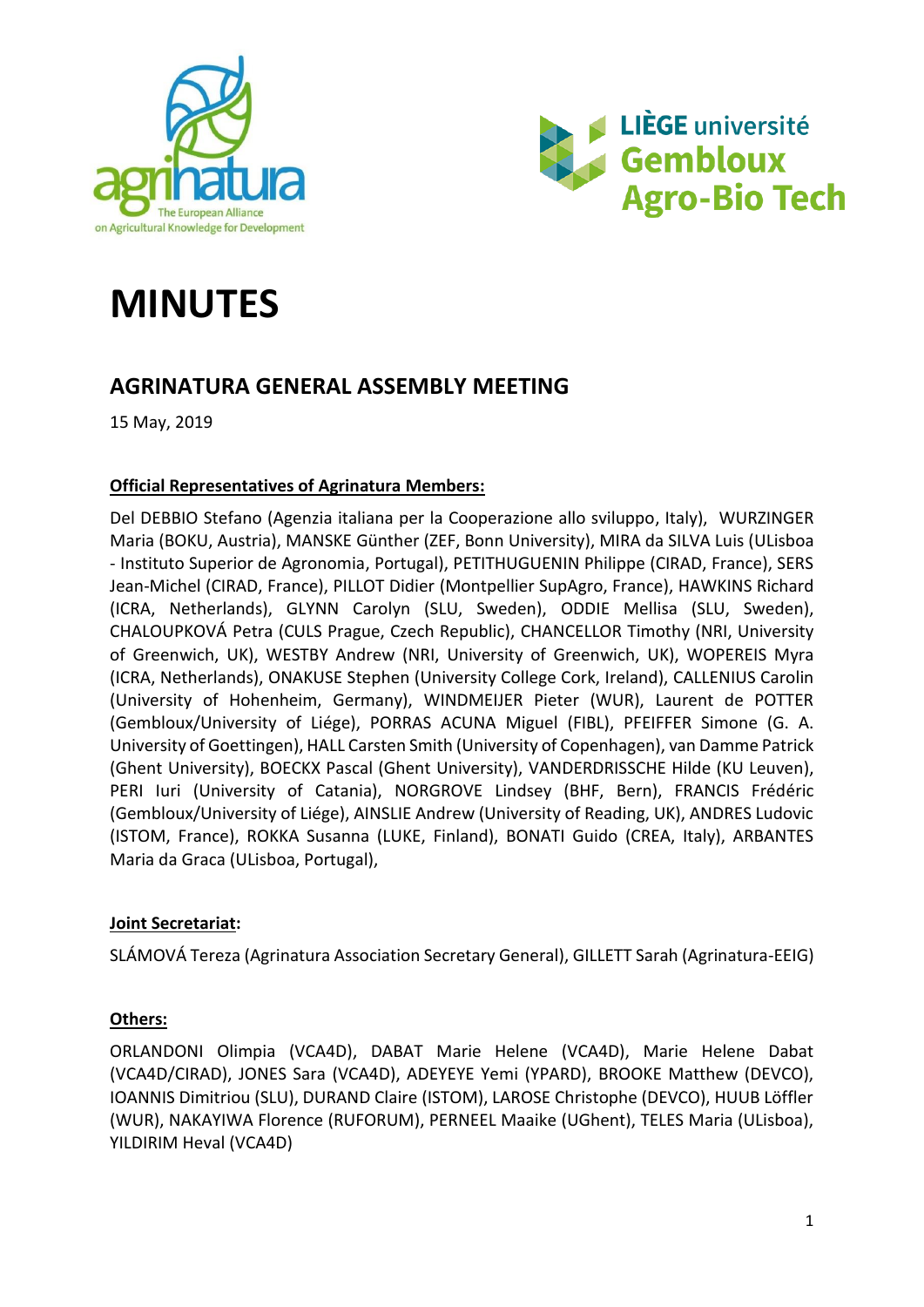#### Opening Session

The General Assembly 2019 started with the introduction speech of a President of Agrinatura Association Carolyn Glynn welcoming all participants and new faces at ULiége Gembloux AgroBio Tech (Belgium). She launched the session by asking for the approval of the Agenda for the 2019 GA meeting and for the approval of the Minutes from the GA 2018 held in Hohenheim (Germany) 2018*.* She highlighted the action plans that were established at the 2018 GA and encouraged involvement of each member of the Association in the working groups that were set up in Hohenheim. Because voting will be conducted on multiple issues (statutes, board of directors and new members) during the GA, the voting procedure was explained. All members were thanked for complying with the necessity to send official documentation from each organisation in order to vote on the official changes to the Agrinatura Statutes. General Secretary Tereza Slámová is recognized for determinedly facilitating this difficult task.

RESULT OF VOTING: *The agenda for the Agrinatura General Assembly 2019 was unanimously approved by the 27 present members. [Link to agenda here](https://agrinatura-eu.eu/wp-content/uploads/2019/04/Program-GA-2019-Gembloux.pdf)*

RESULT OF VOTING: *The minutes from the Agrinatura General Assembly 2018 in Hohenheim were unanimously approved by the 27 present members. [Link to](https://agrinatura-eu.eu/wp-content/uploads/2019/04/Minutes-Agrinatura-GA-2018.pdf)*

#### Welcoming word by Host

Professor Fréderic Francis, Dean of Gembloux AgroBio Tech and Head of the Department of Functional and Evolutionary Entomology, welcomed Agrinatura to Gembloux. He related that the history of the building housing the GA is closely related to agriculture as well as to innovations. He described the history of the University as it moved from the traditional agricultural to a multidisciplinary scientific approach. He kindly invited all participants to register for the planned historical visits of the Faculty and surrounding. The main interests and focus for research and education at the institution are FOOD – AGRICULTURE – FOREST. More than 1400 students and about 45 nationalities are studying at ULiége. He finished by encouraging mutual cooperation between all Agrinatura member organisations.

#### Activity Report 2018

Didier Pillot (BD member) presented summarized presentation for Directors Activity Report where he highlighted workplan of the main activities of Agrinatura Association. Namely to play a pro-active policy advocacy role for agriculture for development as well as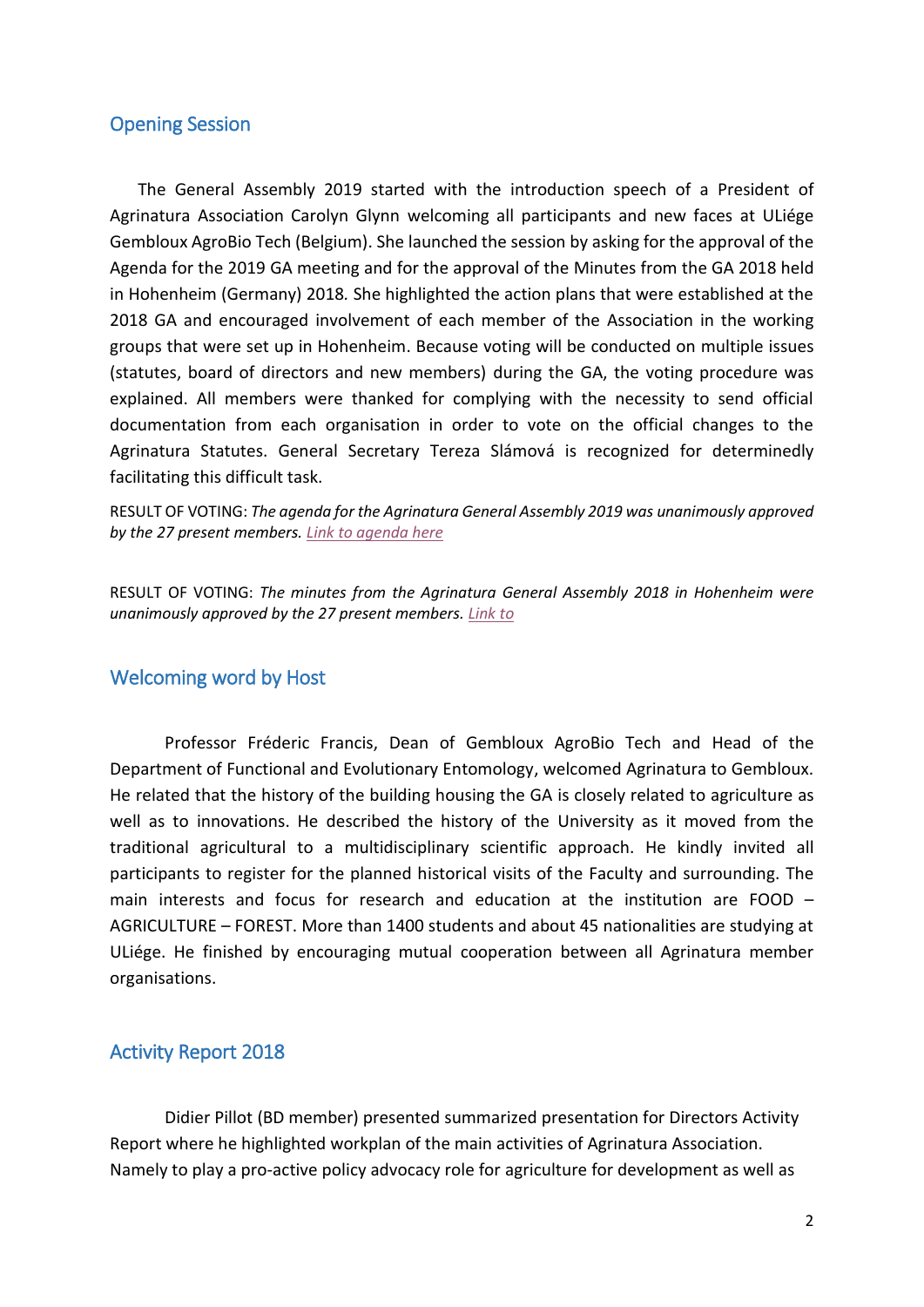to facilitate strategic alliances, partnerships and networks with and between stakeholders, both in the Northern countries and in the Global South. He sees a way forward is to organize joint programmes and projects for academic and research collaborations. Each of these points were then further explained with examples of the outcomes of ongoing Agrinatura Association and Agrinatura-EEIG projects for year 2018. [Link to presentation](https://agrinatura-eu.eu/wp-content/uploads/2019/06/Activity-report-2018-in-Gembloux-2019.ppt)

#### Financial Report 2018 and Budget 2019

The Financial Report for 2018 present a summary of accounts for the Agrinatura Association including how they are managed was presented by General Secretary Tereza Slamova. The report included: Income and Expenditure Statement, Statement of Financial Position, Real incomes/expenditures as compared with those budgeted, Balance 2018 and Proposed Budget for 2019. During the year 2018 due to the relocation of the official seat of the Association, a new Belgium account was opened and all money was transferred to this account from CZK account. By the end of year 2018, the Association had a surplus therefore provisions were established. Whole Financial Report for year 2018 and Budget for year 2019 was presented in advance to the members at Association official websites.

*RESULT OF VOTING: The Financial Report 2018 was unanimously approved by the 27 voting members present. See attached summary of the financial report 2018.*

*RESULT OF VOTING: The Proposed Budget for 2019 was unanimously approved by the 27 voting members present. See attached budget for 2019.*

#### Election of New GA Members:

Within the period from GA 2018 till GA 2019 five institutions expressed interest to become Agrinatura Association members. Their representatives had an opportunity to present their organisation for all assembled Agrinatura members. In addition, a letter of intent for each organisation is published on the website. CREA - Consiglio per la ricerca in agricoltura e l'analisi dell'economia agrarian (Italy) was represented by Guido Bonati, ISTOM – École Supérieure d'Agrodévelpoment International (France), was represented by Andres Ludovic, KIT - Royal Tropical Institute (Netherlands) represented by Richard Hawkins, LUKE - the Natural Resources Institute (Finland) was represented by Susanna Rokka, University of Reading (UK) represented by Andrew Ainslie. All new members are cordially welcome to Agrinatura.

*RESULT OF VOTING*: *Each of the* five *proposed new members were voted upon separately and each unanimously accepted by the 27 voting members present.*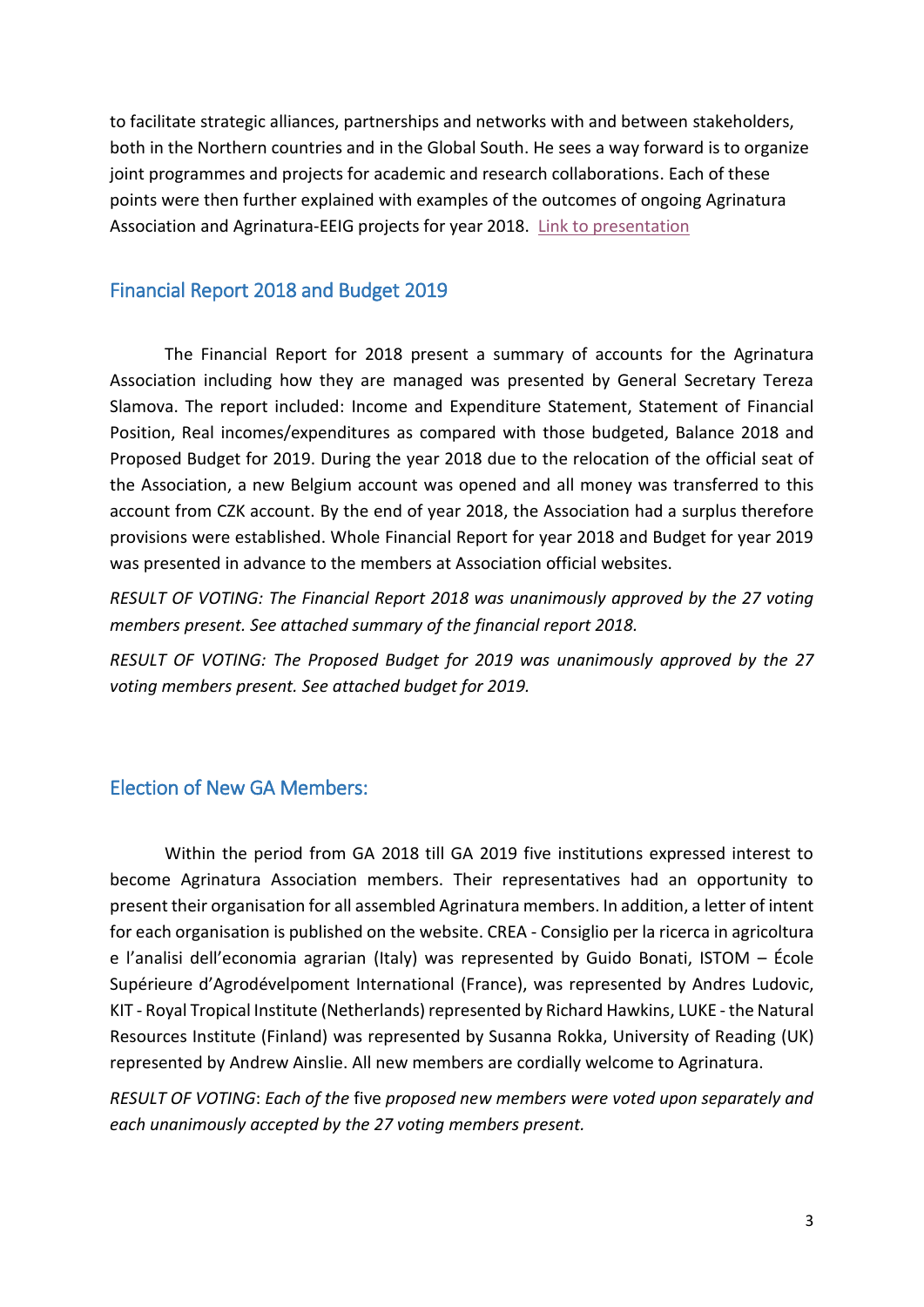#### Election of the Board of Directors of the Agrinatura Association

Because the official seat of the Agrinatura Association was moved to Belgium, it is necessary to register the Board of Directors in accordance to the Belgium law. This was officially done in a process that was approved by the Notaries in advance. The process: The Board of Directors as of 2018 are to be officially dismissed and then to be replaced by new proposed board.

The present Board of Directors as of 14 May 2019:

BERG Torsten (University of Ås, Denmark), CALLENIUS Carolin (University of Hohenheim, Germany), CHALOUPKOVÁ Petra (CULS Prague, Czech Republic), CHANCELLOR Timothy (NRI, University of Greenwich, UK), FRANCIS Frédéric (Gembloux/University of Liége), GLYNN Carolyn (SLU, Sweden), HALL Carsten Smith (University of Copenhagen), and MIRA da SILVA Luis (ULisboa - Instituto Superior de Agronomia, Portugal) **who after many years of dedicated service is leaving the Board of Directors due to other obligations**.ONAKUSE Stephen (University College Cork, Ireland), PILLOT Didier (Montpellier SupAgro, France).

The outgoing member of the Board Professor Luis Mira de Silva spoke to the GA about the reasons for leaving the Board and expressed his continued commitment to Agrinatura.

The proposed Board of Directors from 15 May 2019:

BERG Torsten (University of Ås, Denmark), BOECKX Pascal (Ghent University) **who is welcomed at the newest member of the Board of Directors,** CALLENIUS Carolin (University of Hohenheim, Germany), CHALOUPKOVÁ Petra (CULS Prague, Czech Republic), CHANCELLOR Timothy (NRI, University of Greenwich, UK), FRANCIS Frédéric (Gembloux/University of Liége), GLYNN Carolyn (SLU, Sweden), HALL Carsten Smith (University of Copenhagen), ONAKUSE Stephen (University College Cork, Ireland), PILLOT Didier (Montpellier SupAgro, France).

The newest proposed member of the Board, Professor Pascal Boeckx presented himself and his reasons for wanting to join the Board of Directors for the Agrinatura Association. His letter of intent can be found on the Agrinatura website.

RESULT OF VOTING: *the 27 members present at the GA unanimously approved the dismiss the Board of Directors as of 14 May 2019 and approve the proposed Board of Directors as of 15 May 2019. [\(overview of current board\)](https://agrinatura-eu.eu/wp-content/uploads/2019/07/Board-of-directors-Agrinatura-2016-2021-chart.pdf)*

We express great appreciation to Luis Mira de Silva for decades of dedication to Agrinatura and a warm welcome to Pascal Boeckx into the Agirnatura Board of Directors.

#### Adoption of New Statutes of Agrinatura Association

Adoption of new Statutes of the Association was held by Notary Pierre Alexandre Debouche, accompanied by his wife Notary Martine Wynants. Prior the vote of the members of the GA, the adoption processes and all changes were explained. It was noted that detailed documentation was published at the Agrinatura official web site and was sent to each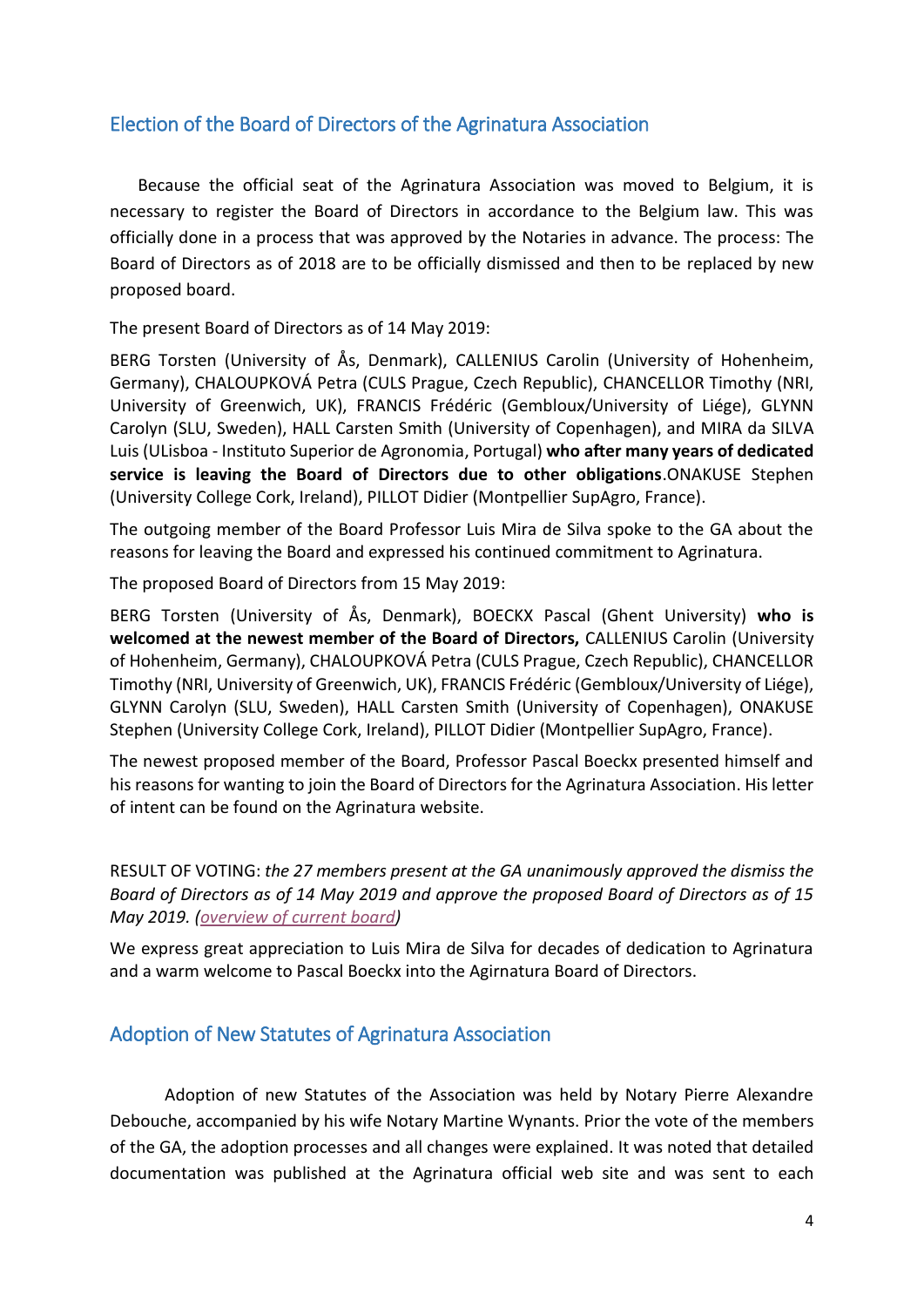Agrinatura member organisation earlier than 45 days prior to elections in accordance to the Statutes convocation.

According to the Belgian law, the process of the adoption of the Statutes was held in French. Each of the three proposed changes (articles 4, 10, and 21) in the Agrinatura Statutes were duly read by Notary Debouche.

RESULT OF THE VOTING: *The proposed changes to the Agrinatura Statutes were unanimously approved by the 27 official members present at the GA*. See attachment for the French version of the Statutes.

Because the official languages of Agrinatura are French and English a vote was held to accept the English translation of the official Agrinatura Statutes in French.

RESULT OF THE VOTING: *The English translation of the official French version of the Agrinatura Statutes were unanimously approved by the 27 official members present at the GA*.

#### The General Assembly 2020

Stephen Onakuse (BD member) presented to the General Assembly that his organisation, University College Cork in Ireland, will kindly host the next GA in 2020. Save the dates between 18 – 22<sup>nd</sup> May 2020. The 2018 GA showed thanks and great anticipation of the being in Ireland next year.

#### Closure of the General Assembly

General Assembly was closed by thanking to the Notary and the General Secretary for endless help and support with the administration of the adoption of new statutes.

Last but not least the Agrinatura General Assembly extends warmest thanks Laurent de Potter and his team for enabling this event to happened.

#### Activity on ongoing projects and projects in preparation

This session was opened by Petra Chaloupková (BD member) with introducing presentation dedicated to Agrinatura and Agrinatura EEIG ongoing projects. By doing so she conveyed and overall picture of the diversity and the depth of content within the current and recently concluded projects. The session ended with interactive crosscutting event in the main hall, and with questions that were intended to open discussions in following round table session. The Following projects participated at the round table session Development for Agricultural Development Systems (CDAIS), Value Chain Analyses for Development (VCA4D), National Information Platform for Nutrition (NiPIN), Africa-Europe Partnership for Agricultural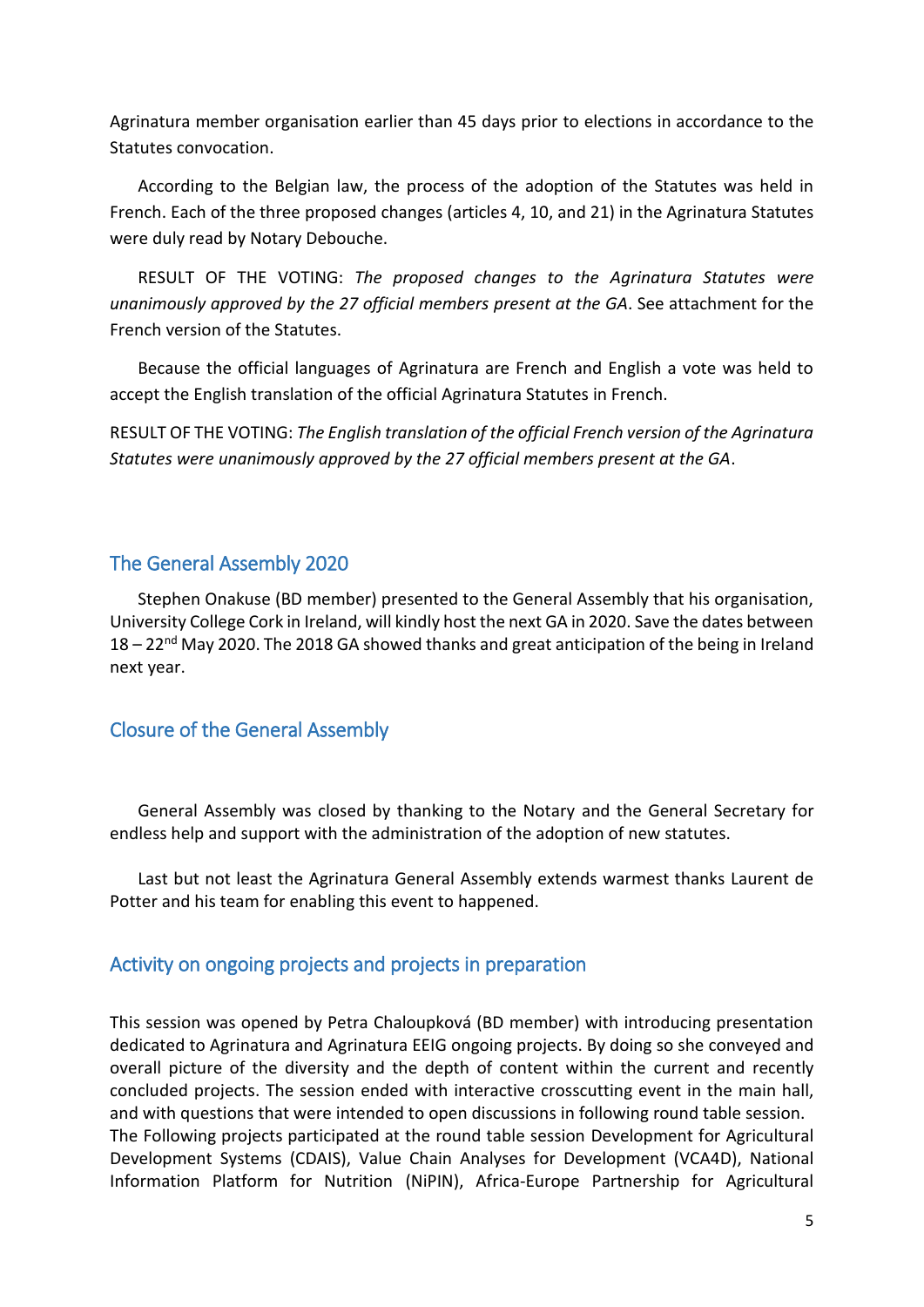Research for Development (PAEPARD), Support of International Platform Merging Labour and Education (SIMPLE), an application to the Erasmus + program for 2020: Joint Meta learning and synthesis of lessons learned on Science Technology Innovation initiatives and investments in improving Tertiary Agricultural Education in Africa: Guiding the Future JoMeta -:

## Working Groups Session

This session was opened by presentation of Carolyn Glynn (President Agrinatura) explaining the history and evolution of the Working groups in order to help understand it to new members and to help decide members which group to join.

This year were working groups motivated by posters prepared by Carolin Callenius (BD member) reflecting achieved results during year 2018 and presenting long- and short-term tasks for year 2019.

Goal of each group was to evaluate previous work done and prepare activity plan for the next year 2019/2020.

This opening session followed by practical work and continued by panel session chaired by Petra Chaloupková (BD member) in presence of Pieter Windmeijer (WUR – project manager), Christophe Larose (DEVCO – head of sector – sustainable agriculture), Sara Jones (VCA4D – communication and administrative officer) and Florence Nakayiwa (RUFORUM – deputy executive secretary). Session was closed by presentation of activity plan of each group.

#### **Advocacy Working Group**

The WG decided to build on the concept note on advocacy drafted by Tim, and the minutes of last year's General Assembly.

The WG objectives are:

To improve Agrinatura's advocacy performance by working on the advoacacy strategy, including defining the target audience, strategic partners and messages.

#### **The working group will develop a strategy in a workshop facilitated by an advocacy**

**trainer.** The workshop shall take place in Oct/Nov 2019 in Brussels and will be prepared by Tim, with the help of Olimpia. The workshop is open to all members of Agrinatura. As we see a big overlap with the Communication Working Group and their work on the communication strategy we would welcome a close cooperation between the two groups.

Messages for Agrinatura's advocacy work will come from

Agrinatura Association (broader in sense of advocating for AR4D)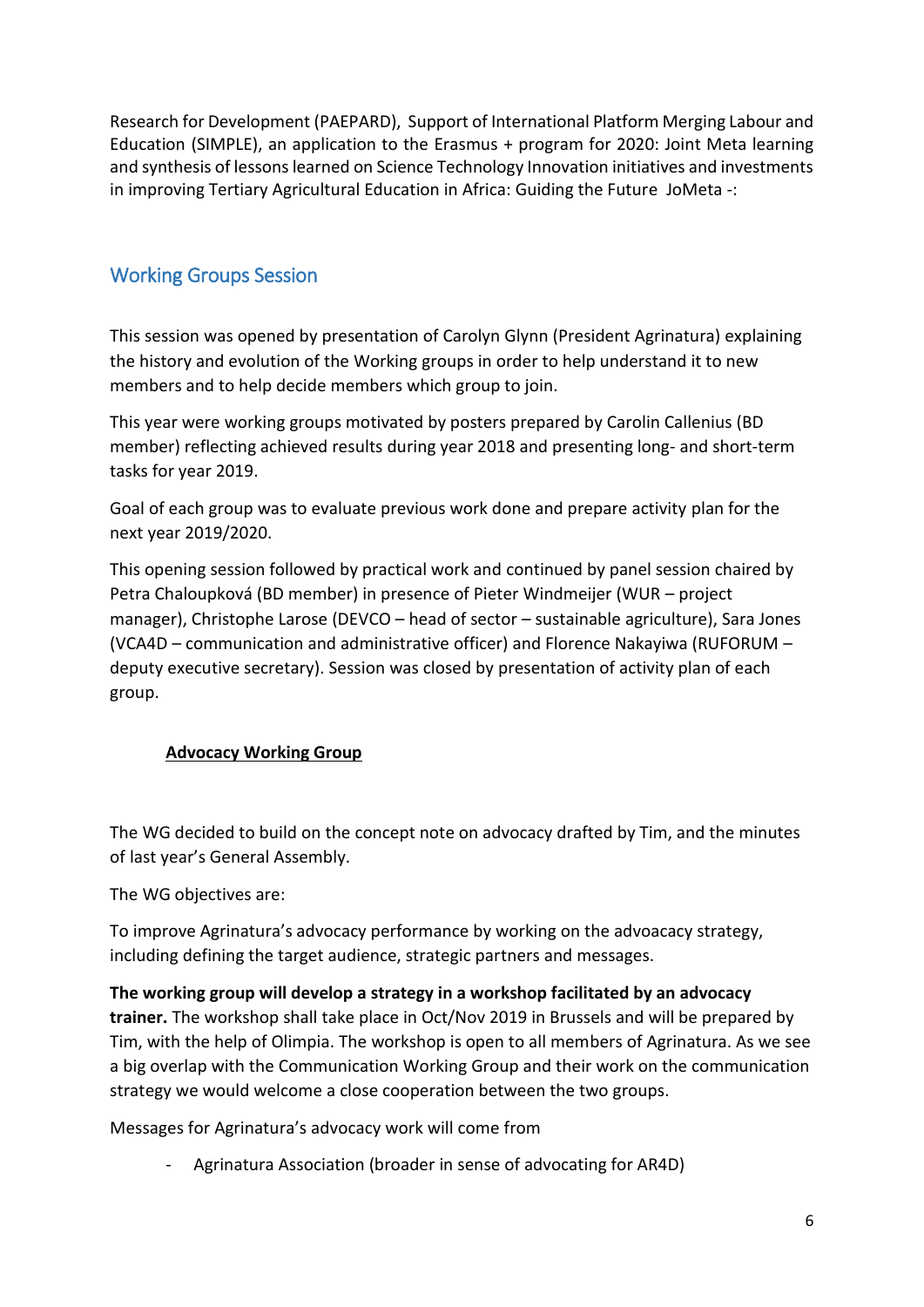- Project results and insights
- Members expectations
- Supporting EEIG (new projects)

**To prepare the advocacy strategy we will ask Agrinatura ongoing (and closed – if possible) projects to inform the WG on results and recommendations.** The Association can support the projects' advocacy work, by bringing the messages to fora and partners that the projects themselves cannot reach. For the network the project results are stories to tell, that are evidence based and where the network has the ownership. We would also like to know where the projects see the added value of being run by Agrinatura as a network. Carolin will draft some questions to them. After having circulated them in the group, the e-mail shall be sent to all project coordinators until End of June.

**We will ask the members for their expectations and views: Where do they see the added value of Agrinatura, where would they like to see more visibility and where would they like to invest more in cooperation with others?** Carolin will prepare a monkey survey draft, which will be circulated before End of June.

In the long term, the Working Group aims to revisit the **Vision and Mission statement**, which will also reflect who we are and what we already do.

Coordinator of WG: Carolin

Members: Pieter, Tim, Olimpia, Luis

More members are welcome.

#### **Communication Working Group**

One of the aims of the Working group during the session was to Identify Target groups. As a result, we have identified following target groups which will need different approach within the communication strategy (Ruforum; Tropentag; EDD; FAO; EU commission/DEVCO; Members; Students).

Group has defined long and short-term plans for following year, and responsible member of the group who will be in charge of the task.

Short term plans:

- o Web sites
	- New design
	- Optimisation
	- The webpage needs to be responsive
	- To operate on smartphone
	- Proposals July 2019
- o Membership drive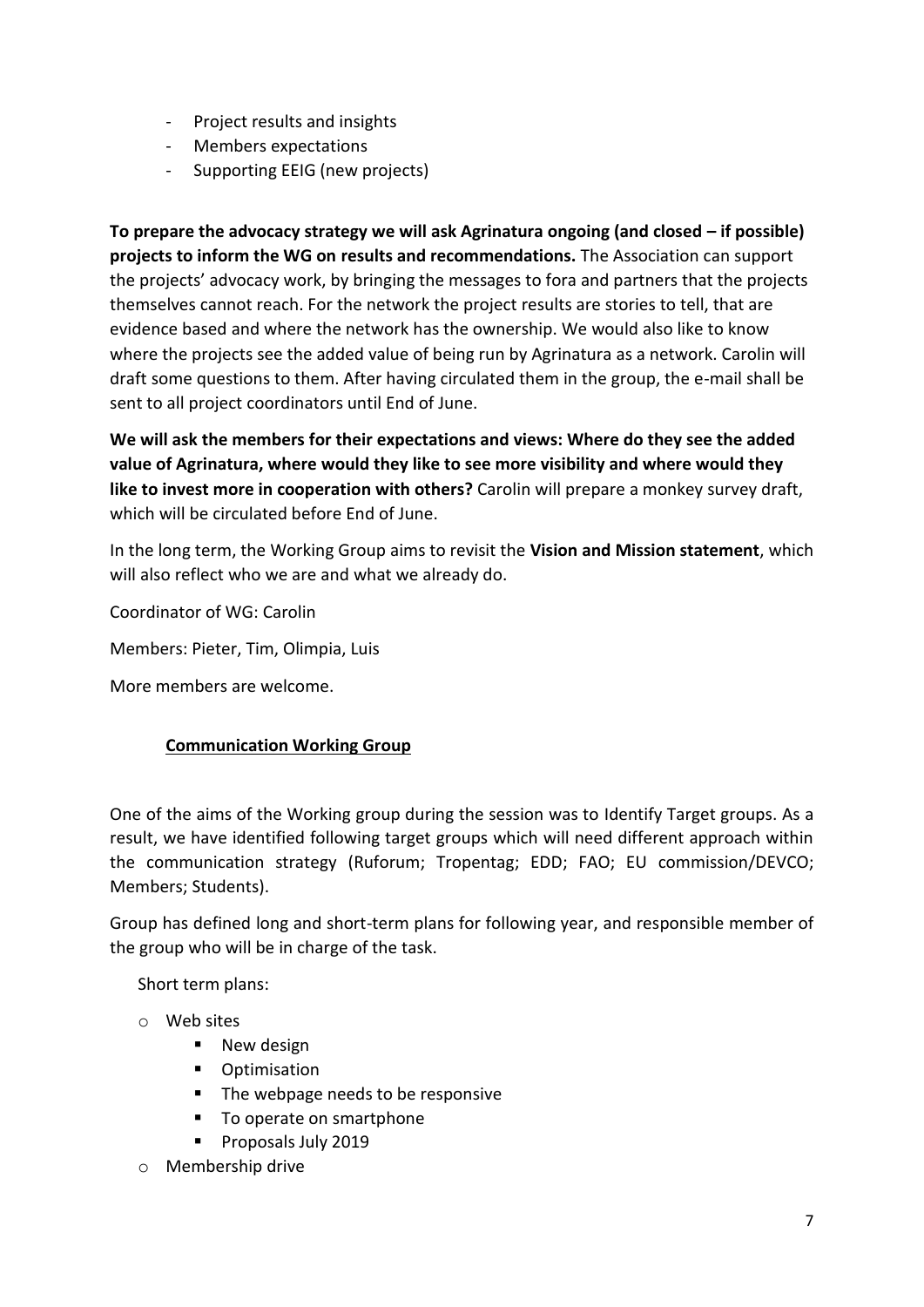- o Publications
- o Photobank
- o Visibility increase
	- Visibility of logo at the members webpages
	- Plaque for all institutional members
	- Lapelle/pin
	- Stickers
- o WhatsApp
	- Discussion about establishment of the group for all members
- o Update of the Communication strategy
- o Corporate identity
	- Build on the logo
	- Template for the presentation

Members: Stephen Onakuse, Tereza Slamova, Sara Jones, Jean-Michel Sers, Guido Bonati

*All members should be an ambassador of the Agrinatura – talk about it – don't be ashamed*

#### **Project Working Group**

**Regular key activity**: Information sharing – mapping of Agrinatura projects  $\rightarrow$  plans for future projects + analyses the topics (Petra, Tereza) - next GA will be provided detail analysis

**Lessons learnt** from coordination of different projects – H2020 + Erasmus+ projects + EU direct contracts

**H2020 Agrinatura Brokerage meeting** – short term – H2020 Erasmus – Tereza, Petra, Didier – 5<sup>th</sup> July, Belgium; in November/December for Erasmus+ projects - invitation for all members

**Long term goal:** Agrinatura PhD – joint degree among Agrinatura members connecting with professional sector

 $\circ$  Till next GA organise workshop with more detailed plan (YPARD - Yemi, Uni Reading – Andrew, Catania – Iuri, ISTOM – Claire, CULS – Olga)

#### **Research Working Group**

**Aim of the research working group:** to ensure that Agrinatura uses its broad membership to continue to bring credible knowledge-based evidence to help solve the challenging food and nutrition security, environmental and socio-economic problems that face the world. Agrinatura is in a unique position to contribute with original and creative solutions.

**How to do this?** Defining targets to help determine pathway for our efforts

1. Consider publishing in the name of Agrinatura – determine the best way –

- − proceedings from the General Assemblies?
- − should we have scientific conferences?
- − Have Agrinatura as an address on some of our researchers' publications? Special issues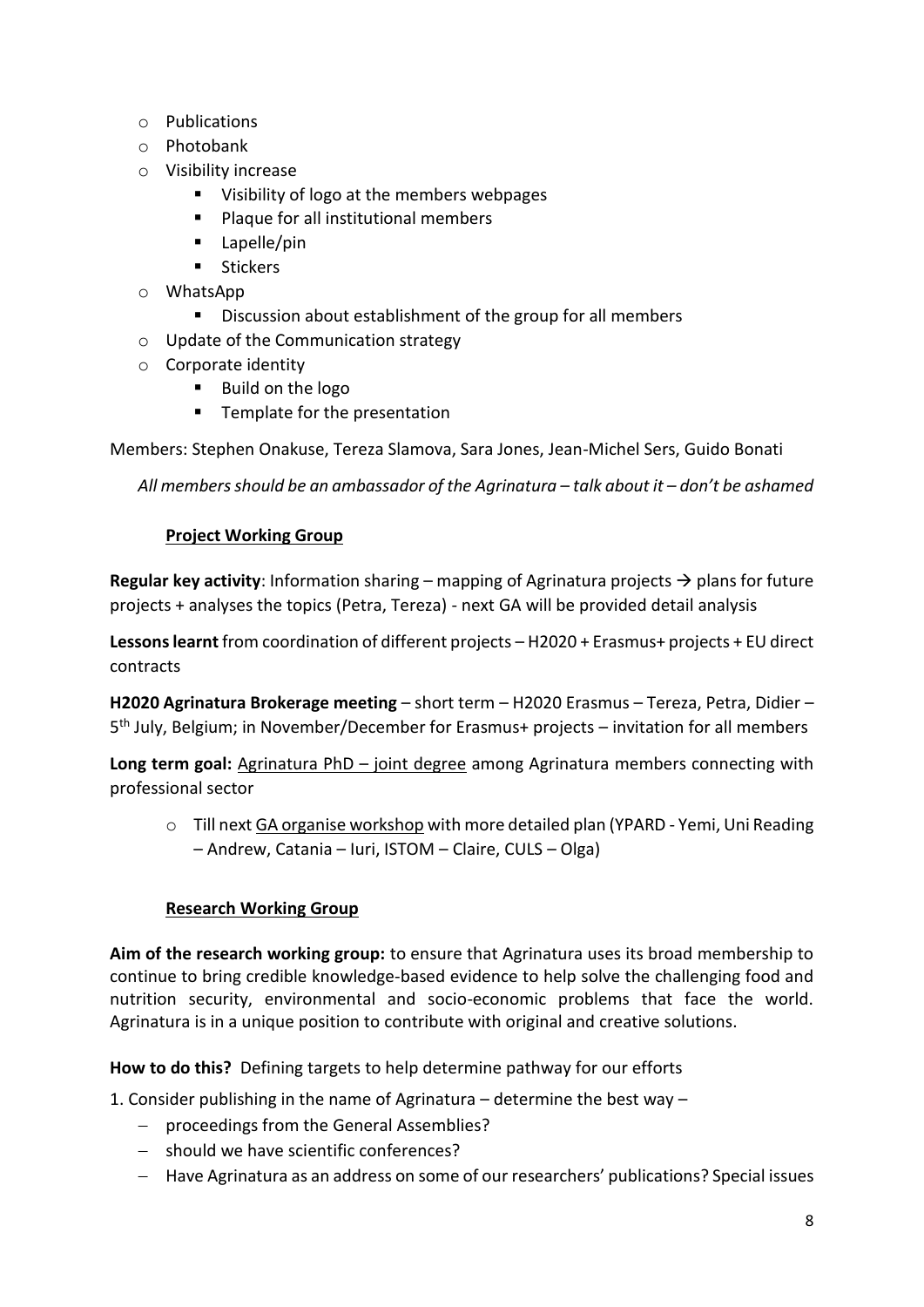of journals might not be the best way, but publishing is necessary somehow

- 2. Utilize the data we collect
	- − Data from CGIAR monitoring
	- − Data from projects (both Association and EEIG
	- − Build systems that can increase motivation so researchers get publications Discuss syntheses with DEVCO

3. Make better use of our cross-country approaches (CDAIS, TAP, SIMPLE and others)

#### **Specifically, what should Agrinatura research working group do? The discussion topics:**

- − Emphasis the need for credible evidence
- − Encourage wider and inclusive partnerships within and outside Agrinatura
- − Branding issues
- − Use the competences of our members to conduct synthesis on special issues create more recognition for the fact that the problems are complex and research can contribute to filling in the gaps of knowledge that make for better understanding of problems and possible solutions. Establish trust between partners with and external to Agrinatura Continue to collaborate with DG DEVCO who encourage syntheses of knowledge for policy
- − Develop even more interactions between the social sciences and natural sciences. This is a key contribution for Agrinatura .
- − Strive for a common ground and a useful framework without losing sight of the complexities of the problems
- − Agrinatura could work toward better communication between research groups and organizations , data collection – well-structured allows building date
- − Use our experiences to include the new EU Member States in research projects/applications
- − Integrate the research working group with the other WGs

Members who attended the session on the research working group: WURZINGER Maria (BOKU, Austria), MANSKE Günther (ZEF, Bonn University), HAWKINS Richard (ICRA, Netherlands), GLYNN Carolyn (SLU, Sweden), ODDIE Mellisa (SLU, Sweden), WESTBY Andrew (NRI, University of Greenwich, UK), WOPEREIS WINDMEIJER Pieter (WUR), PORRAS ACUNA Miguel (FIBL), HALL Carsten Smith (University of Copenhagen), van Damme Patrick (Ghent University), BOECKX Pascal (Ghent University), VANDERDRISSCHE Hilde (KU Leuven), NORGROVE Lindsey (BHF, Bern), AINSLIE Andrew (University of Reading, UK), ANDRES Ludovic (ISTOM, France), ROKKA Susanna (LUKE, Finland), BONATI Guido (CREA, Italy), ARBANTES Maria da Graca (ULisboa, Portugal), HUUB Löffler (WUR), DURAND Claire (ISTOM),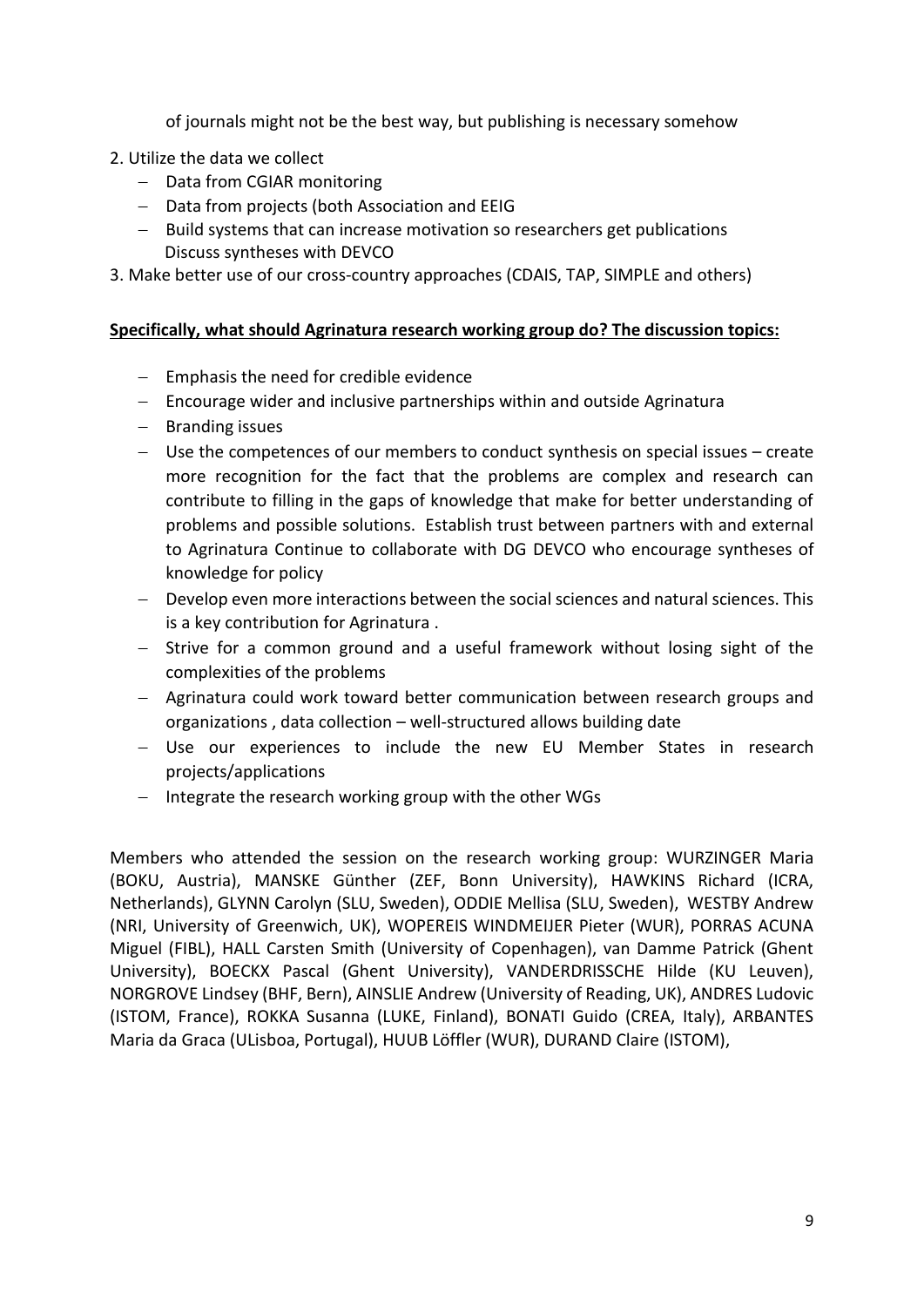## Final Speech and Closing of the Day

*Timothy Chancellor, Agrinatura Vice - President/NRI stressed Agrinatura' s* strength to help to change the world meaning that all members of Agrinatura are well trained to work with complexities as most of them are researchers and educators of new generations. He says, "*We believe in new era to produce an impact and we are the ones to do it.*"

The 2019 GA meeting of Agrinatura members and its guests was declared as very successful and closed by then.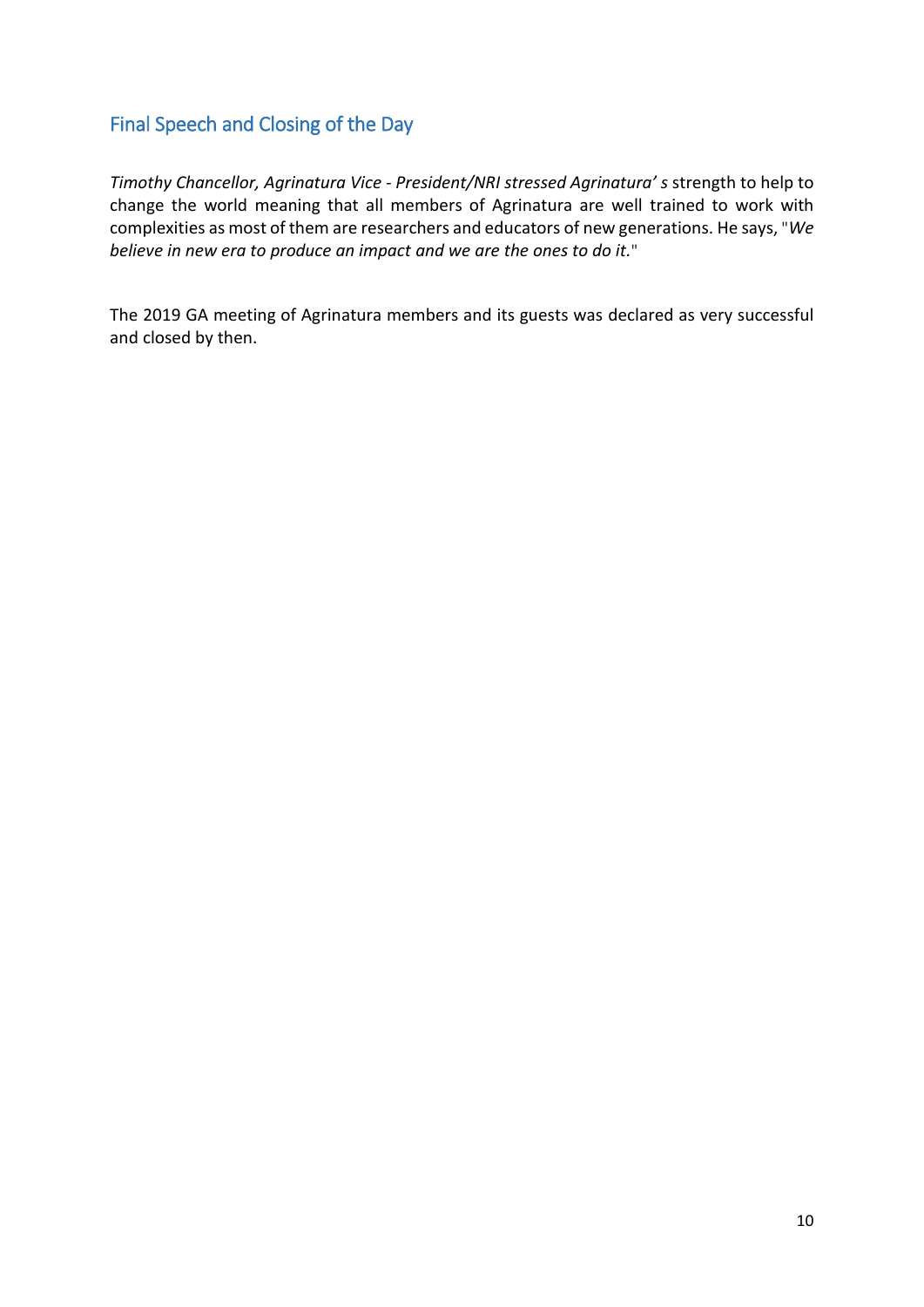## Attachments

- Participation list of Agrinatura 2019 GA members and its guests
- Project Session documentation



Development for Agricultural Development Systems <http://cdais.net/home/>

Operates in 8 countries: [Angola,](http://cdais.net/angola/) [Burkina](http://cdais.net/burkina-faso/) Faso (partnership between organic farmers), [Ethiopia,](http://cdais.net/ethiopia/) [Rwanda](http://cdais.net/rwanda/), Bangladesh, [Laos,](http://cdais.net/laos) [Guatemala](http://cdais.net/Guatemala) and [Honduras](http://cdais.net/honduras)

- Contributing to more efficient and sustainable agricultural innovation systems, by identifying challenges and solutions together with farmers, agri-business and consumers.
- Making agriculture more productive and sustainable, improving the livelihoods of smallholder farmers and helping to increase food security and fight rural poverty.
- To make an impact, the CDAIS partnership will mobilize political support at global, regional and country level through the Food and Agriculture Organization of the United Nations (FAO) and the Tropical Agriculture Platform (TAP)
- To receive technical support from AGRINATURA members and FAO,
- To respond to demands from governments, and to the needs of stakeholders.
- Finalising project by CDAIS International Forum Sharing and shaping better future, prior our GA in Gembloux (13.-14. May, 2019)



#### Value Chain Analysis for Development

[https://europa.eu/capacity4dev/value-chain-analysis-for-development](https://europa.eu/capacity4dev/value-chain-analysis-for-development-vca4d-)[vca4d-](https://europa.eu/capacity4dev/value-chain-analysis-for-development-vca4d-)

- The project performs value chain analyses across a range of agricultural commodities and countries in order to appraise their contribution to growth and job creation, considering the sustainability and inclusiveness of these value chains (VC).
- Common methodological framework is used, with the aim to evaluate the sustainability of a VC from an economic, social and environmental perspective. This is proceeded by a functional analysis that provides with a general description of the VC, a technical diagnosis of its different stages and an analysis of its governance and power structure.
- Tish project is focused on the final beneficiary of the studies and apply interdisciplinary research practices.
- There is a need of further networking a demand for new members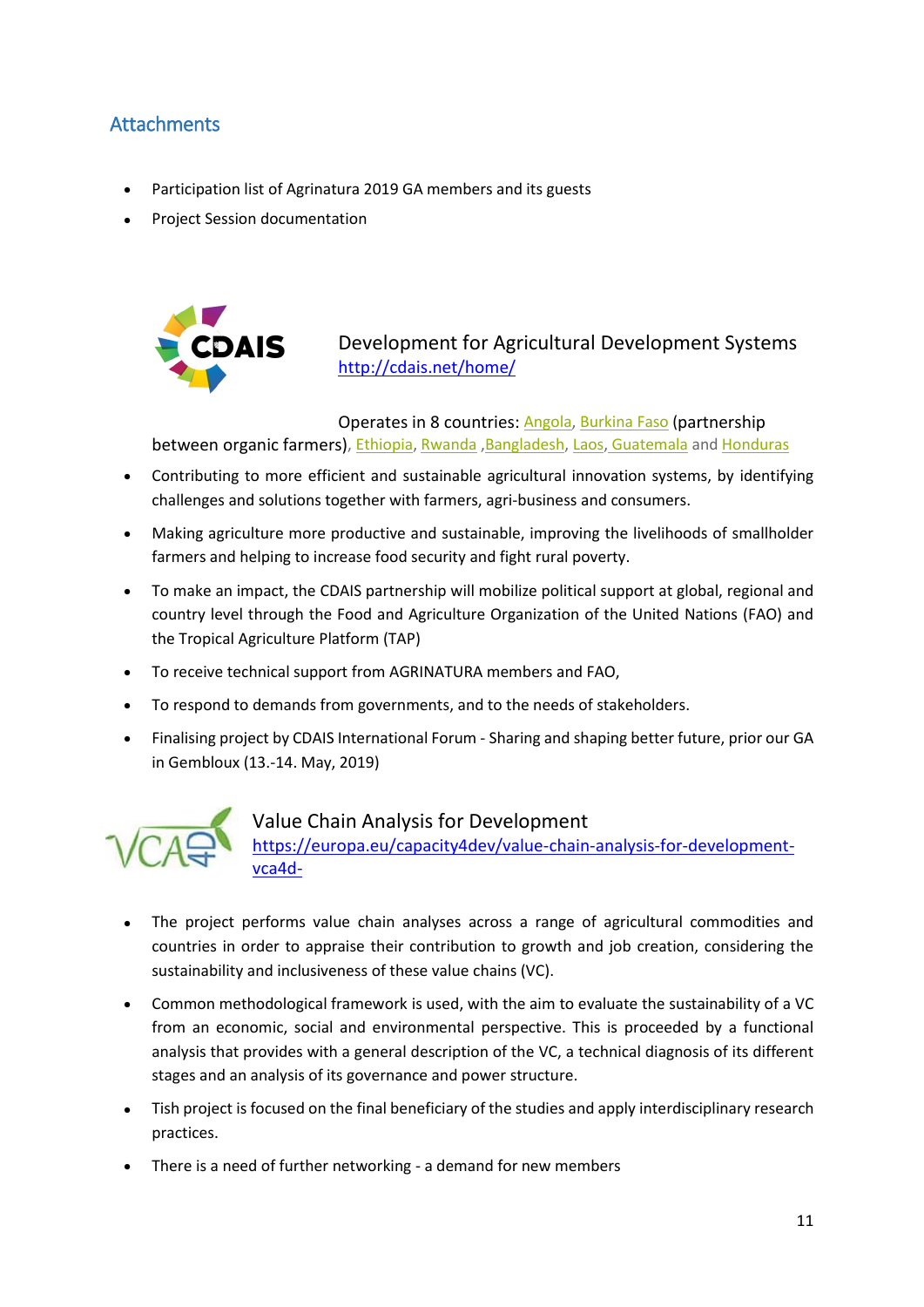

## National Information Platform for Nutrition

<http://www.nipn-nutrition-platforms.org/?lang=en>

- We support Global Support Facility (GSF) has been set up to support each country to develop a National Information Platform for Nutrition and to coordinate the technical support and capacity building required.
- An Expert Advisory Group has also been set up to provide technical guidance and advice throughout the project
- We focus on creating synergies between all stakeholders
- We support countries in the [Scaling Up Nutrition](http://scalingupnutrition.org/) (SUN) movement to strengthen their capacity to bring together existing information on nutritional status with information on factors that influence nutritional outcomes, including policies, programmes and investments, in order to track progress towards international global targets; to analyse data to understand better how malnutrition can be prevented; and to inform national policies and improve programmes.

## **African-Europe Partnership for Agricultural Research for** Development <https://paepard.org/?ProjectPaepard>

- We gather an expertise and it creates very broad legacy of the project
- We facilitate multi-stakeholder partnerships between Africa and Europe in the field of agricultural research for development (ARD) with a view to contributing to the achievement of the Sustainable Development Goals (SDGs).
- There will be no-extra-cost extension for a period of one year or appropriate to the remaining unused funds.
- There has been a progress of Farmers' Organization-Research dialogues at regional level sustain a ULP concept



<https://www.projectsimple.eu/>

- three-year project within the Erasmus + Capacity Building in the Field of Higher Education programme running since October 2016
- coordinated by the Faculty of Tropical AgriSciences, the Czech University of Life Sciences Prague (CULS) and involves eight partner universities
- The main aim of the project is to encourage cooperation between the academic sector (HEIs) and the professional sector in the area of agriculture and life sciences in selected Asian